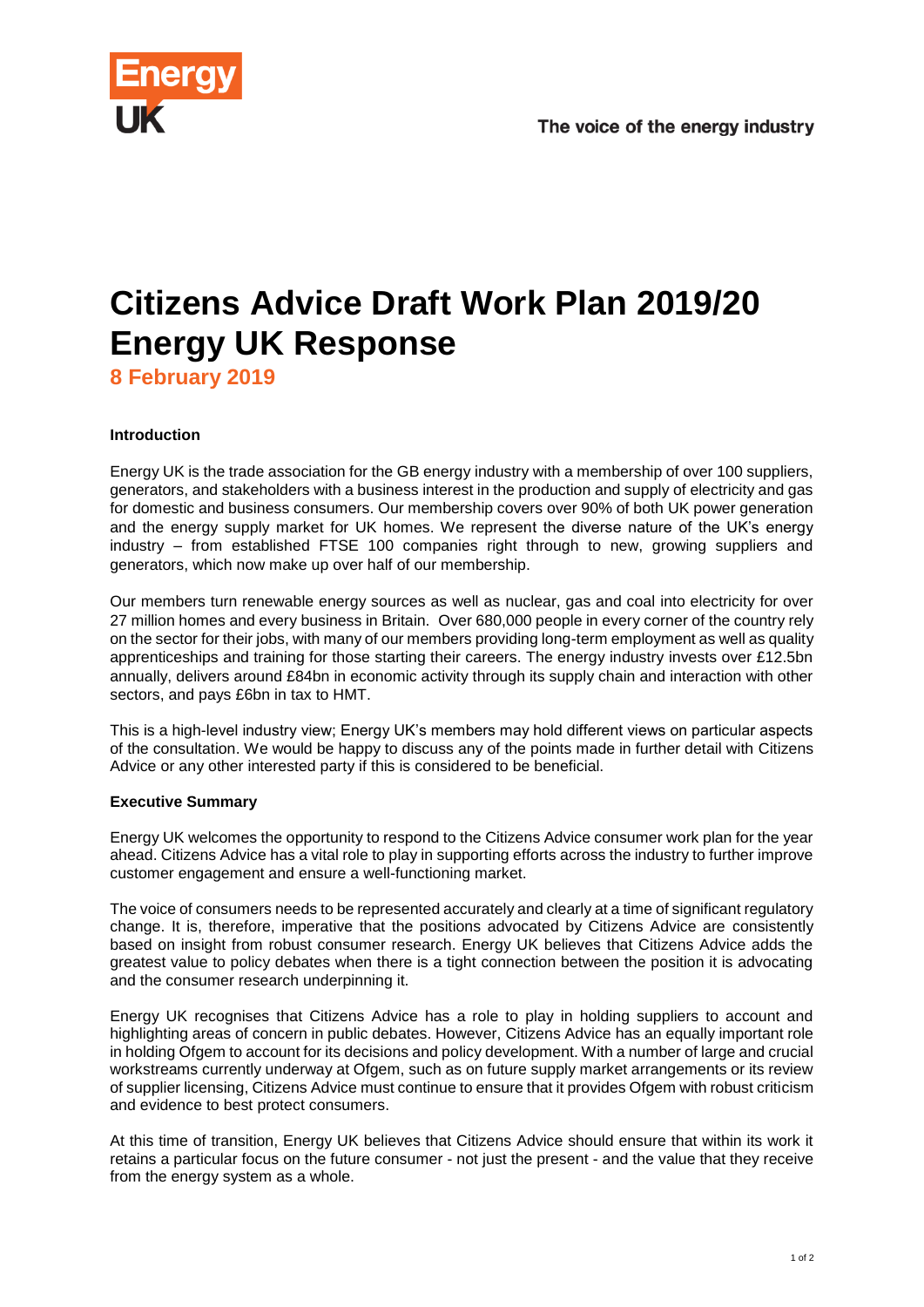### **1.2 Help consumers switch energy supplier**

Energy UK notes the importance of data privacy considerations to the provision of consumption of tariff information to help consumers choose the best deal. It is positive to read that Citizens Advice will work with Ofgem to carefully consider these considerations, including how the correct consents will be obtained, stored and updated regularly.

Citizens Advice should ensure that it addresses the evolving means by which consumers engage with their energy. As a particular example, Energy UK believes that the risks posed to consumers by autoswitching services could be higher than traditional price comparison websites (PCWs). With traditional PCWs, the consumer reviews the options and makes the decision, whereas the consumer delegates this agency to auto-switching services. We encourage Citizens Advice to review the behaviour of autoswitching services, to ensure that the service they provide is transparent to customers and they do what they say they do.

#### **1.3 Keep the smart meter roll-out focused on consumers**

Energy UK is supportive of Citizens Advice's focus on the smart experience and the research it is planning in this area is welcomed as it will help provide feedback useful for identifying best practice, as well as identifying key trends, performance and give early sight of any problems that customers may be experiencing. Following the recent focus from the NAO and BEIS select cttee it is clear that it is an appropriate point in time to consider the overall experience customers are seeing. Whilst we support the use of data obtained to identify systemic issues, in reality what we need to see is more collaborative working between Citizens Advice and Energy UK (and other relevant representative bodies) before it gets to the stage of escalation to BEIS/Ofgem i.e. earlier insight into potential issues. It will, therefore, be important that any research findings and insights are openly shared with the industry to help improve consumer experience, supplier practice and overall smart meter take-up.

Energy UK welcomes Citizens Advice's support around DCC costs and notes its role in ensuring the rollout is cost effective for customers. Energy UK notes the upcoming review of the smart programme impact assessment that will be conducted by BEIS this year. Energy UK will be looking for Citizens Advice's support on its work looking into improving the process in which DCC incurs costs.

## **3.1 An energy market that meets the needs of vulnerable consumers**

Energy UK agrees on the need for consultation on the right approach prior to publishing new information that will assess energy suppliers' performance, focusing on affordability and accessibility, two areas we recognise as being of particular importance to vulnerable customers.

Energy UK welcomes Citizens Advice's research and recognise that supplier performance is not consistent across the industry. As Citizens Advice have noted, the Independent Commission for Customers in Vulnerable Circumstances is due to report in early 2019 and Energy UK will be building its recommendations or industry into a new Vulnerability Charter. We would welcome the opportunity to work collaboratively with Citizens Advice to ensure that the Commission's recommendations for the Government or Ofgem are actioned.

With reference to the new tool being investigated, Energy UK are supportive of any work in this area which would enable easier sign up to all relevant cross-sector Priority Service Register's. This can only have benefits for vulnerable customers if a way to achieve this can be found.

## **3.2 Warmer homes: improve household energy efficiency**

Energy UK agrees that this will be a crucial year in the development of the Energy Company Obligation (ECO) and any potential replacement policy. We would, therefore, urge Citizens Advice to ensure that the scope of its work on ECO includes addressing the regressive nature of funding supplier obligations and current exemptions. This has the potential to become increasingly pronounced if a growing proportion of the market switches to non-obligated suppliers who remain under any threshold. In the longer-term, there may be benefits to Citizens Advice working with Energy UK and others in examining a more cost-effective means of funding and delivering energy efficiency and social policies that do not risk inhibiting innovation in the sector or have regressive impacts upon consumers. As part of this work,